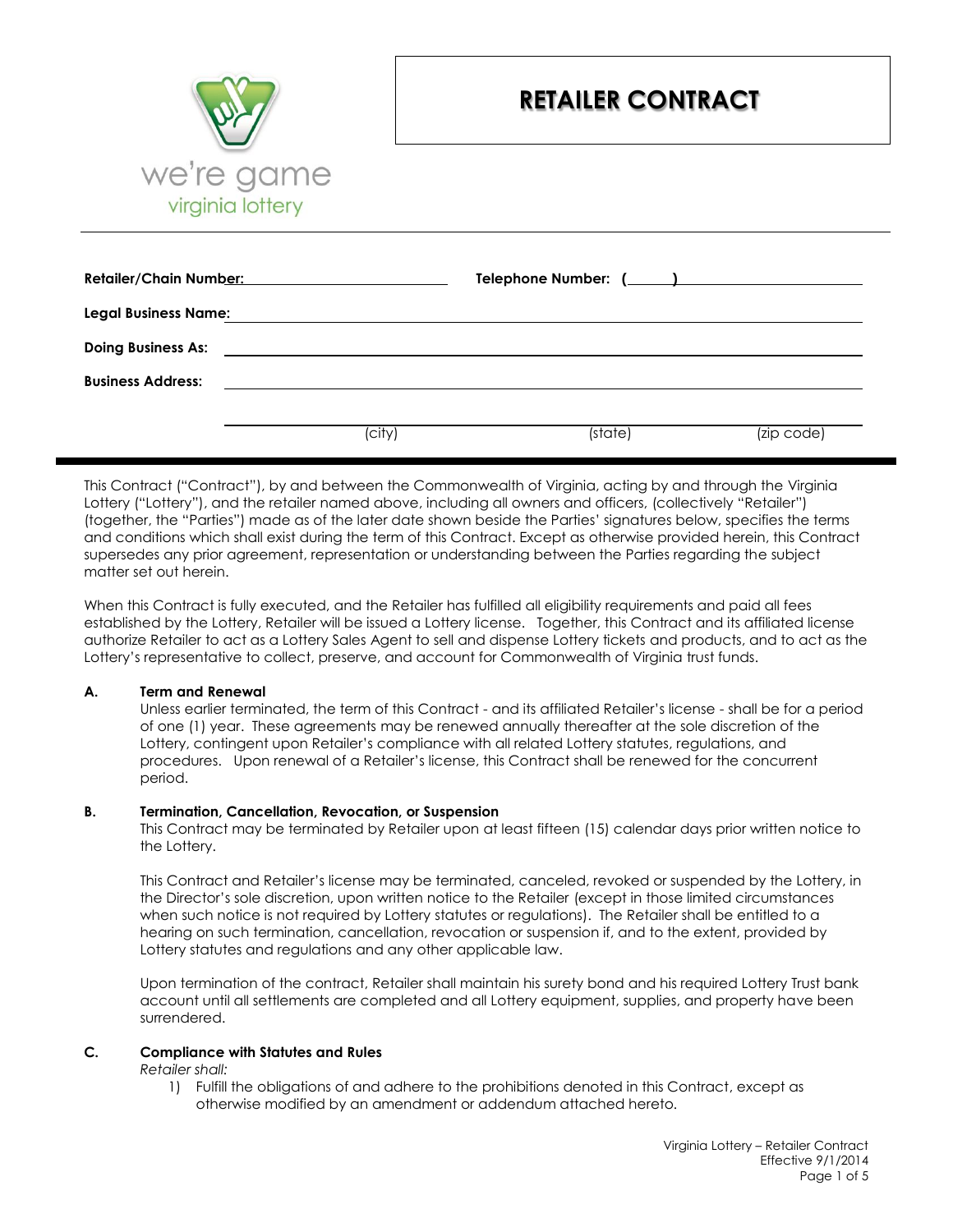- 2) Comply with all Lottery statutes, regulations, procedures, rules for specific Lottery games, eligibility criteria and standards for licensing, and all other applicable federal and state laws, rules, directives, orders and instructions, including the Americans with Disabilities Act. By executing this Contract, Retailer certifies that to the best of its knowledge it is in compliance with all such laws.
- 3) Conduct all Lottery business and transactions ethically and with the utmost integrity, and act in every respect to uphold public confidence in the Lottery.
- 4) Immediately report to the Lottery any irregularities or anomalies involving Lottery equipment, sales, systems, tickets, or products that do not conform to standard processes and procedures or that may be detrimental to public confidence in the Lottery.
- 5) Adopt safeguards to assure that it will not sell lottery tickets or pay prizes to persons under the age of 18 years.
- 6) Not attempt, through any means whatsoever, to identify or otherwise determine whether any unsold ticket contains a winning play.

# **D. Tickets/Products Requirements and Responsibilities**

*Retailer shall:*

- 1) Sell all tickets and products which he is authorized and provided by the Lottery to sell.
- 2) Sell tickets and products only at the prices fixed by the Lottery. This requirement includes a prohibition against Retailer purchasing tickets from players at discounted prices.
- 3) Sell tickets and products only at the location(s) specified in this Contract, identified on the issued Lottery license, or as otherwise expressly authorized by the Lottery.
- 4) STOP selling instant tickets and remove such tickets from public view, upon notification by and in accordance with instructions provided by the Lottery.
- 5) Accept only cash, check, debit cards, or authorized coupons in payment for the purchase of Lottery tickets or products.
- 6) Post, or otherwise display in prominent locations agreed to by the Lottery, all required Point of Sale materials.
- 7) Maintain and safeguard an adequate instant ticket inventory and serialized paper stock used in Lottery-provided equipment.
- 8) Meet any minimum sales requirement(s) established by the Lottery, at its discretion and as may be amended from time-to-time, for each Retailer business location.
- 9) Use reasonable safeguards and sound management practices to protect Lottery tickets from the elements, abuse, theft, damage, and destruction.
- 10) Immediately notify the Lottery upon the theft, loss, destruction of, or damage to any tickets in the Retailer's possession.

*Lottery shall:*

- 11) Pay Retailer compensation as established pursuant to Lottery statutes and regulations and, at the Lottery's sole discretion, any bonus or incentive payments as may be established from time-to-time.
- 12) Provide sales, marketing and customer assistance to the Retailer.

# **E. Payment of Prizes**

*Retailer shall:*

- 1) Validate winning tickets in accordance with Lottery-approved procedures and via Lotteryprovided equipment prior to paying a prize.
- 2) Pay cash prizes as expressly authorized by the Lottery through the proper and complete validation of winning tickets, generally up to and including \$600 per wager.
- 3) Pay prizes in cash and/or cash equivalent instruments (e.g. money order, business check) immediately upon the proper and complete validation of a winning ticket.
- 4) Not impose any fee, additional charge, or discount for cashing a winning ticket.
- 5) Return non-winning tickets to the player.

*Lottery shall:*

- 6) Reimburse Retailer for all valid cash prizes properly and completely validated and paid by the Retailer.
- 7) To the extent established by Lottery statutes and regulations, pay Retailer a cashing commission based on the cash value of all valid prizes paid by the Retailer and, at the Lottery's sole discretion, any bonus or incentive payments as may be established from time-to-time.

# **F. Financial Requirements, Responsibilities, and Conditions**

*Retailer shall:*

1) Be personally liable for all proceeds from the sale of Lottery tickets or products.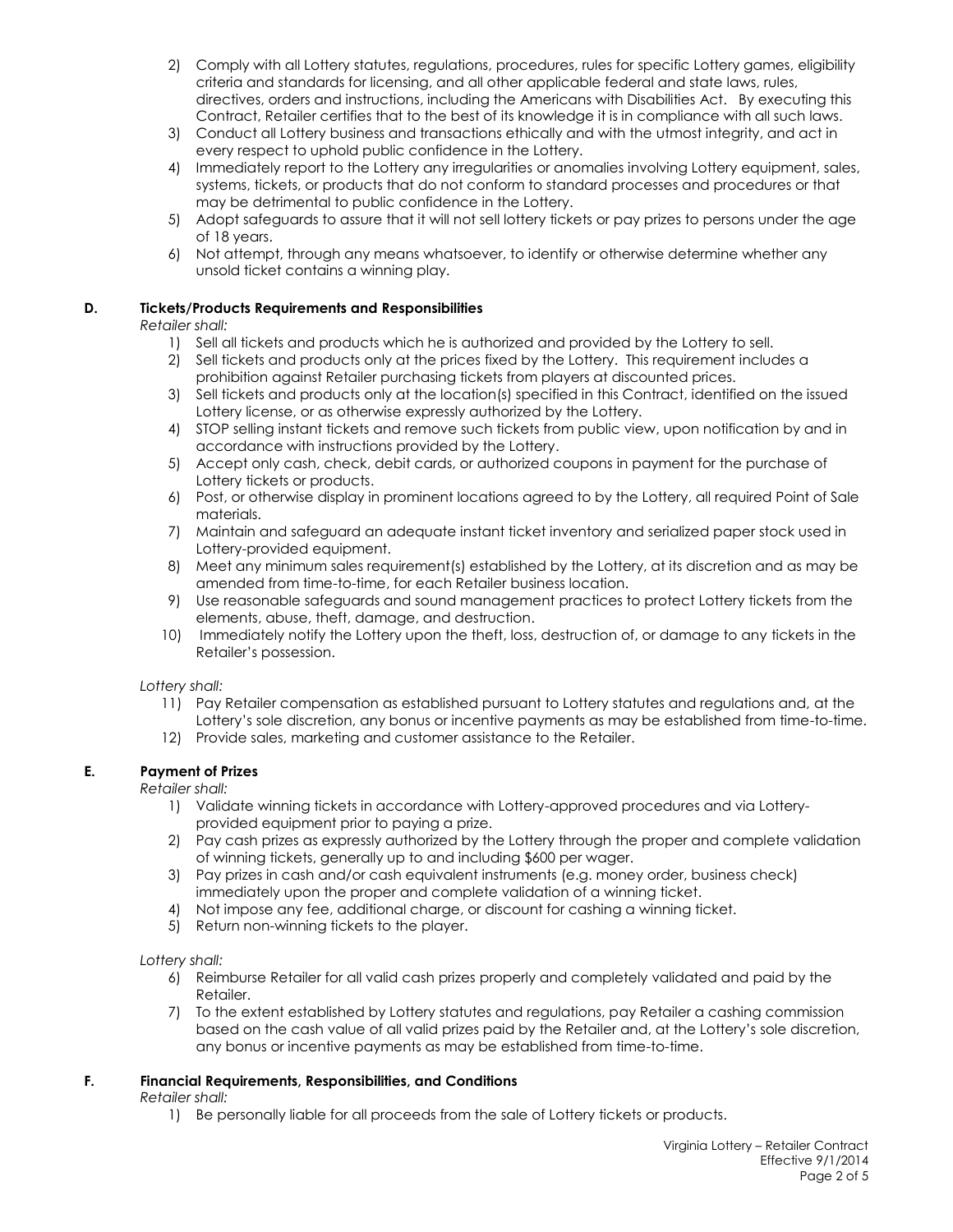- 2) Promptly pay all amounts owing under this Contract.
- 3) Maintain a separate, designated Lottery Trust bank account to be used exclusively for lottery business.
- 4) Ensure the Lottery account is jointly titled as "Retailer's Name/Virginia Lottery Trust."
- 5) Acknowledge that all Lottery funds, immediately upon receipt and upon the transaction of a sale, are held in trust for the Virginia Lottery and the Commonwealth of Virginia.
- 6) Deposit **directly** into the Trust account all proceeds from the sale of Lottery tickets or products. There should be no transferring of funds from another account. Checks should **not** be deposited into the Trust account. All deposits should consist of **cleared funds** (cash only) to ensure there are no delays in processing the funds or bounced checks.
- 7) Ensure sufficient funds are timely deposited into the Trust account for scheduled EFT transfer. In the event such EFT transfer is dishonored, Retailer shall be liable for penalties and interest as established by Lottery statute and/or regulation.
- 8) Be responsible for, preserve, and account for all proceeds from the sale of Lottery tickets/products, all instant tickets accepted from the Lottery, and all on-line tickets generated, whether such activities are conducted by the Retailer or any employee or representative of the Retailer.
- 9) Be financially liable for all tickets once they are in a billable status. Retailer shall also be financially liable for stolen, lost, destroyed, or otherwise unaccounted for tickets – without regard to their billing status - if such loss resulted from the willful or negligent act or omission of Retailer, or from Retailer's intentional misconduct or failure to reasonably safeguard or maintain the tickets in accordance with sound management practices.
- 10) Maintain a surety bond, through a company licensed to conduct business in Virginia, in such an amount and penalty as determined by the Lottery. Such bond must be payable to the Virginia Lottery and conditioned upon the faithful performance of the Retailer's duties. Retailer shall promptly provide proof of bonding to the Lottery, as requested. Retailer may, at the sole discretion of the Lottery, be permitted to provide such other surety as may be satisfactory to the Lottery Director.

# **G. Equipment Requirements and Responsibilities**

*Retailer shall:*

- 1) Be responsible for meeting all equipment installation requirements as specified by the Lottery. Such requirements may include, but not limited to: (a) dedicated electrical circuitry; (b) counter, roof, floor, and building space; and (c) conduit, if applicable. All expenses associated with the items required to be furnished by the Retailer and all consents, approvals, and permits from any and all necessary parties required for equipment installation, if any, shall be the sole responsibility of Retailer.
- 2) Place equipment only in Lottery-approved locations.
- 3) Place self-service/vending equipment in a location that is visible to the Retailer's staff during all hours that the Retailer is open to the public.
- 4) Pay a weekly communications charge in an amount determined by the Lottery (\$15 per week as of the revision date of this contract form).
- 5) Grant the Lottery, or Lottery-approved service technicians, permission and access to the premises, equipment, and/or keys during Retailer's normal business hours for equipment placement/installation, equipment removal, and equipment maintenance/repair.
- 6) Remove all monies and tickets, as appropriate, from equipment prior to maintenance or repair.
- 7) Use reasonable safeguards and sound management practices to protect Lottery equipment and property from the elements, abuse, theft, damage, and destruction.
- 8) Immediately notify the Lottery upon the theft, loss, destruction of, or damage to any Lotteryprovided equipment or property in the Retailer's possession.
- 9) Repair or replace, at Retailer's expense, any loss of, destruction of, or damage to Lottery-provided equipment, machines or parts thereof which results from the willful or negligent act or omission of Retailer, or from Retailer's intentional misconduct or failure to reasonably safeguard or maintain the equipment in accordance with sound management practices.
- 10) Ensure all equipment is operational and able to be used to sell and validate Lottery products during the Retailer's normal business hours.
- 11) Call the Lottery service hotline when a problem occurs which the Retailer cannot resolve.
- 12) Load printer paper, ticket stock, and instant tickets into all bins of equipment, and maintain sufficient quantities of such ticket stock and instant tickets in the bins.
- 13) Return all Lottery-provided equipment, property, supplies, and products upon request of the Lottery; suspension, cancellation, or revocation of the Retailer's license; and/or termination of this Contract.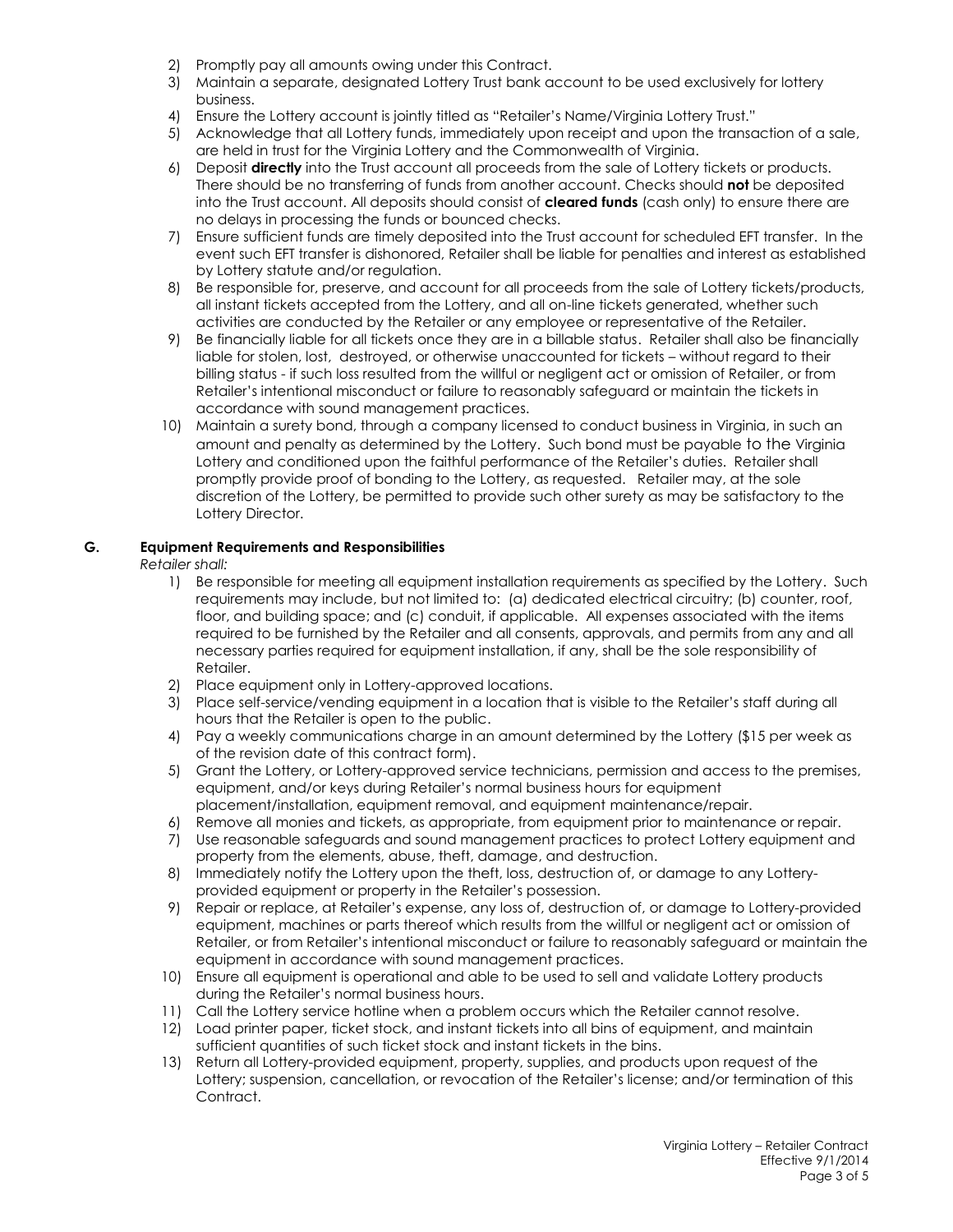14) Ensure that Retailer's employees complete a Lottery-designated training program prior to initially selling any Lottery tickets or products and any subsequent training sessions as may be required by the Lottery.

# *Lottery or its authorized representatives shall:*

- 15) Provide Retailer all required Lottery equipment and product supplies, including playslips, Point of Sale materials, printer paper, and ticket stock.
- 16) Retain ownership of all Lottery-provided equipment and supplies.
- 17) Be responsible for the cost of all normal maintenance associated with Lottery-provided equipment, other than costs incurred because of Retailer's neglect, abuse, or failure to use sound management practices, which costs shall be borne by Retailer.
- 18) Train Retailer employees on the operation of all Lottery-provided equipment and the sale of Lottery products. Training sessions will be conducted at a mutually agreeable time and location prior to or immediately after equipment installation, provided that training must be completed before Retailer can commence selling tickets.
- 19) Provide a toll-free Lottery service hotline for equipment repair service and Retailer support service.

# **H. Report of Change in Condition**

#### *Retailer shall:*

- 1) Notify the Lottery in writing not less than 15 days prior to any proposed changes in its business, including but limited to: (a) ownership, number, or identity of responsible parties associated with the business; (b) federal tax identification number; (c) location; (d) form of ownership or operation of the business; (e) lease of Retailers business and/or premises; or (f) sale or closing of the Retailer's business.
- 2) Notify the Lottery if any person listed on the Retailer's application or Contract, or any amendments thereto (e.g. owner, partner, stockholder, officer, etc.), is charged with or convicted of, or enters a plea of guilty or nolo contendere to, *any* offense punishable as a felony, or *any* offense involving moral turpitude, fraud, misrepresentation, bookmaking, or gambling, regardless of the jurisdiction in which the offense occurred. Retailer shall report such event in writing within 15 days of the event, irrespective of the adjudication.

# **I. Cooperation with Lottery Representatives**

*Retailer shall:*

- 1) Fully cooperate with Lottery employees or its agents and make available all pertinent records, documents, and information in all matters related to Lottery operations, including but not limited to the accounting, collection, inspection, auditing, or investigation of Lottery proceeds, tickets and products, equipment, and the terms and conditions of this Contract.
- 2) Shall provide the Lottery or its agents access to the premises of the licensed location during normal business hours or at such other times as may be required.

#### **J. Penalties for Non-Compliance**

- (1) *The Lottery reserves the right* to suspend or revoke the Retailer's license, terminate this Contract, and/or suspend operations of and/or remove any equipment provided by the Lottery for noncompliance with the Lottery's statutes, regulations, or rules or for noncompliance with any of the terms and conditions of this Contract.
- (2) *Retailer acknowledges and agrees* that its failure to meet the minimum sales requirement(s), if any, may result in any of the sanctions cited in Paragraph J.(1), and/or the imposition of a service charge to be paid by the Retailer. The amount of the service charge will be established by the Lottery, at its discretion, and may be amended from time-to-time.
- (3) *Retailer agrees* to pay the Lottery's expenses, including reasonable attorney's fees, incurred in the event the Lottery should have to initiate legal proceedings to enforce any provision of this Contract or to collect any amount due and owing, which obligation shall survive termination or expiration of this Contract.

# **K. Waiver and Indemnification**

(1) *Retailer hereby waives* any claim(s) it has or may have against the Commonwealth of Virginia, the Lottery Board, the Lottery, the Lottery Director, or any officer, employee, director or agent of any of same, arising out of any interruption, suspension, failure or defects in the operation of the Lottery's games, equipment, products or systems, including any claim(s) for lost profit or revenues, regardless of the reason for such interruption, suspension, failure or defect.